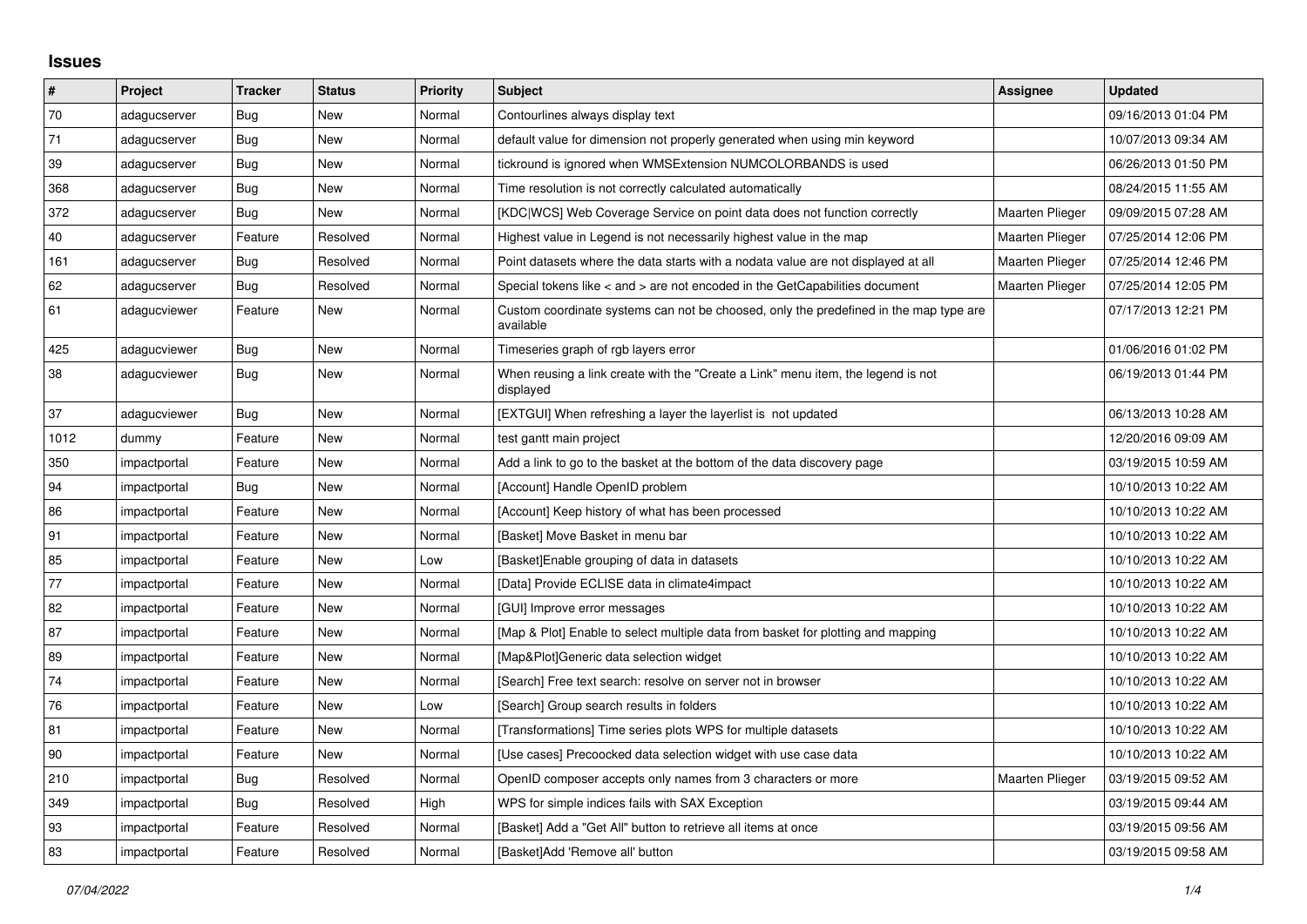| $\vert$ # | Project       | <b>Tracker</b> | <b>Status</b> | <b>Priority</b> | <b>Subject</b>                                                                                            | Assignee               | <b>Updated</b>      |
|-----------|---------------|----------------|---------------|-----------------|-----------------------------------------------------------------------------------------------------------|------------------------|---------------------|
| 88        | impactportal  | Feature        | Resolved      | Normal          | [Basket]Create widget for basket access in all portal elements                                            |                        | 03/19/2015 09:56 AM |
| 84        | impactportal  | Feature        | Resolved      | Normal          | [Basket]Enable sorting on basket                                                                          |                        | 03/19/2015 09:57 AM |
| 73        | impactportal  | Support        | Resolved      | Normal          | [ESG Security] No 'view' on data located at other ESG nodes as BADC and DKRZ                              |                        | 07/15/2014 02:10 PM |
| 158       | impactportal  | Bug            | Resolved      | Normal          | [OPENDAP] Wrong HTTP status code when file is missing: 403 instead of 404.                                | <b>Maarten Plieger</b> | 03/19/2015 09:53 AM |
| 75        | impactportal  | Feature        | Resolved      | Normal          | [Search]Move backend to ESGF search                                                                       |                        | 07/15/2014 02:10 PM |
| 92        | impactportal  | Feature        | Resolved      | High            | [Test] Create a test environment to test new versions of climate4impact                                   |                        | 03/19/2015 09:55 AM |
| 80        | impactportal  | Feature        | Resolved      | Normal          | [Transformation] CDO indices calculations as WPS service                                                  |                        | 03/19/2015 10:04 AM |
| 159       | impactportal  | Bug            | Resolved      | Normal          | [WPS] When submitting a WPS job, the XML status document is sometimes not directly<br>available --> Error | Maarten Plieger        | 03/19/2015 09:52 AM |
| 19181     | PyCAMA        | Bug            | <b>New</b>    | Normal          | Date reported on Input data per granule possibly incorrect for offline                                    | Maarten Sneep          | 05/25/2020 08:27 AM |
| 17921     | PyCAMA        | <b>Bug</b>     | New           | Low             | O3 Histogram plots y-label                                                                                | <b>Maarten Sneep</b>   | 05/25/2020 08:20 AM |
| 28421     | PyCAMA        | Support        | <b>New</b>    | Normal          | Prepare for version 2 quality control monitoring.                                                         | Jacques Claas          | 12/01/2020 05:39 PM |
| 9311      | PyCAMA        | Feature        | New           | Normal          | Processing status & lineage as table                                                                      | <b>Maarten Sneep</b>   | 05/25/2020 08:48 AM |
| 13811     | PyCAMA        | Support        | New           | Normal          | PyCAMA L2QC Reporting Bugs                                                                                | <b>Maarten Sneep</b>   | 04/28/2020 11:43 AM |
| 32511     | PyCAMA        | Bug            | <b>New</b>    | Normal          | use of coregistration package in loop crashes without warning ("terminated")                              | <b>Maarten Sneep</b>   | 08/19/2021 11:24 AM |
| 30011     | PyCAMA        | Support        | <b>New</b>    | Normal          | [PyCAMA] Prepare release of 1.0                                                                           | <b>Maarten Sneep</b>   | 12/01/2021 10:49 AM |
| 26171     | PyCAMA        | Feature        | New           | Normal          | [PyCAMA] Skip L3 data in concatenation tool                                                               | <b>Maarten Sneep</b>   | 06/02/2020 09:25 AM |
| 26181     | PyCAMA        | <b>Bug</b>     | <b>New</b>    | Normal          | [PyCAMA] Time assigned to time-slice                                                                      | Maarten Sneep          | 06/02/2020 09:27 AM |
| 27841     | PyCAMA        | Support        | <b>New</b>    | Normal          | [PyCAMA] update filters for HCHO (possibly others) to exclude data with QA value < 0.5                    | <b>Maarten Sneep</b>   | 10/20/2020 11:43 AM |
| 26231     | PyCAMA        | Support        | <b>New</b>    | Normal          | [PyCAMA] Verify configuration of PyCAMA for daily extractions                                             | Jacques Claas          | 12/01/2020 05:30 PM |
| 558       | <b>PyCAMA</b> | Feature        | In Progress   | Normal          | Coregistration                                                                                            | Maarten Sneep          | 11/06/2018 05:47 PM |
| 944       | PyCAMA        | Feature        | In Progress   | Normal          | Documentation of internal workings of PyCAMA                                                              | <b>Maarten Sneep</b>   | 12/09/2020 11:13 AM |
| 26241     | PyCAMA        | Support        | In Progress   | Normal          | [PyCAMA] Supply list of up to 12 parameters you want to follow over time                                  | Jacques Claas          | 12/01/2020 05:34 PM |
| 35711     | PyCAMA        | Bug            | Resolved      | Normal          | Delete useless get pressures function in TM5 profile.py                                                   | <b>Maarten Sneep</b>   | 03/21/2022 09:48 AM |
| 22591     | PyCAMA        | Feature        | Resolved      | Normal          | Implement O3_TCL on L2QC website                                                                          | Mark ter Linden        | 11/09/2019 05:03 PM |
| 34921     | PyCAMA        | <b>Bug</b>     | Resolved      | Normal          | Requested time not covered in CTM file                                                                    | <b>Maarten Sneep</b>   | 03/21/2022 09:52 AM |
| 35721     | PyCAMA        | Feature        | Resolved      | Normal          | Speed up get_profiles and get_temperature by numba                                                        | <b>Maarten Sneep</b>   | 03/21/2022 10:55 AM |
| 1511      | PyCAMA        | Feature        | Resolved      | Normal          | Synchronization of variables                                                                              | <b>Maarten Sneep</b>   | 08/21/2020 07:37 AM |
| 1301      | PyCAMA        | Support        | Resolved      | High            | test mixed empty/non-empty variables                                                                      | Maarten Sneep          | 08/21/2020 07:38 AM |
| 33291     | PyCAMA        | <b>Bug</b>     | Resolved      | Normal          | [PDGS-ANOM-8804] Processing error on ALH                                                                  | Maarten Sneep          | 10/05/2021 05:33 PM |
| 27221     | PyCAMA        | Bug            | Resolved      | Normal          | [PyCAMA] crash when encountering empty files                                                              | Maarten Sneep          | 07/28/2020 01:24 PM |
| 28981     | PyCAMA        | Bug            | Resolved      | Normal          | [PyCAMA] Hard crash when processing NPP data                                                              | Maarten Sneep          | 11/27/2020 11:54 AM |
| 27251     | PyCAMA        | Bug            | Resolved      | Normal          | [PyCAMA] incompatibility with python 3.3                                                                  | Maarten Sneep          | 07/24/2020 08:23 AM |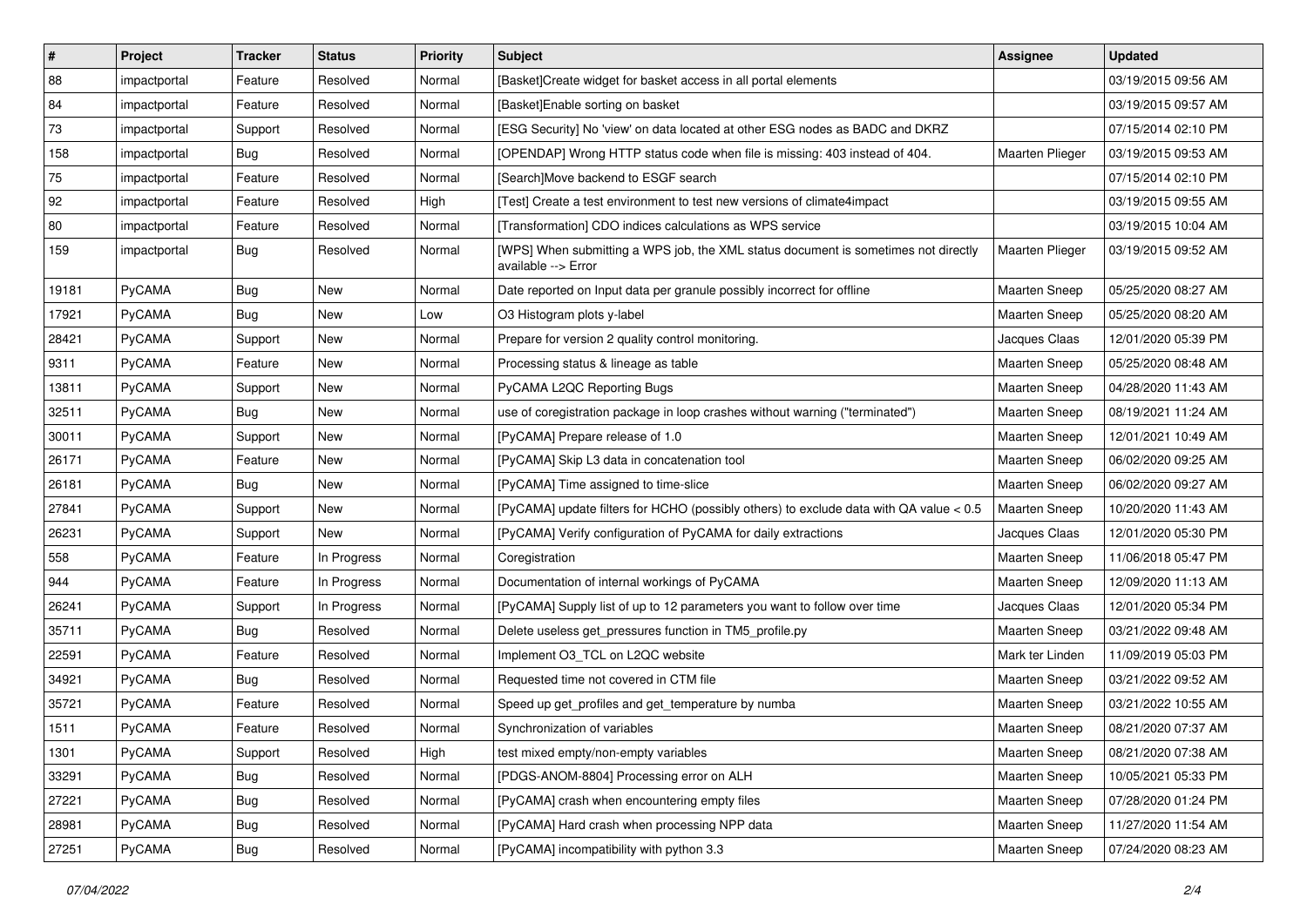| $\sharp$ | Project       | <b>Tracker</b> | <b>Status</b> | <b>Priority</b> | Subject                                                                                                    | Assignee               | <b>Updated</b>      |
|----------|---------------|----------------|---------------|-----------------|------------------------------------------------------------------------------------------------------------|------------------------|---------------------|
| 27361    | PyCAMA        | Feature        | Resolved      | Normal          | [PyCAMA] record the file names of the input granules.                                                      | Maarten Sneep          | 07/29/2020 03:23 PM |
| 27381    | <b>PyCAMA</b> | Support        | Resolved      | High            | [PyCAMA] Update configuration file to resolve issue with reports for Cloud                                 | <b>PDGS Operations</b> | 09/09/2020 11:06 AM |
| 15161    | <b>PyCAMA</b> | Feature        | Feedback      | Normal          | Better handle wavelength calibration parameters in UPAS products                                           | <b>Maarten Sneep</b>   | 05/25/2020 08:49 AM |
| 15151    | <b>PyCAMA</b> | Feature        | Feedback      | Normal          | Handling background correction parameters for SO2 and HCHO                                                 | <b>Maarten Sneep</b>   | 05/25/2020 08:47 AM |
| 1146     | PyCAMA        | Bug            | Feedback      | Normal          | Non-synchronized variables yield bogus results                                                             | Maarten Sneep          | 12/09/2020 10:44 AM |
| 14161    | PyCAMA        | Support        | Feedback      | Normal          | Time dependent QC questionnaire                                                                            | Jacques Claas          | 04/28/2020 09:59 AM |
| 28431    | <b>PyCAMA</b> | Support        | Feedback      | Normal          | [PyCAMA] How long should the daily reports be available once the time-dependent<br>monitoring is in place? | Jacques Claas          | 10/15/2020 10:26 AM |
| 1013     | subproject 1  | Feature        | New           | Normal          | test subproject task gantt                                                                                 |                        | 12/20/2016 09:10 AM |
| 440      | TM5-MP        | Feature        | New           | Low             | Assumption in calculation of friction velocity over land                                                   |                        | 07/03/2018 12:51 PM |
| 373      | TM5-MP        | <b>Bug</b>     | New           | Normal          | Diurnal cycle biomass burning emissions                                                                    |                        | 07/03/2018 12:34 PM |
| 10281    | TM5-MP        | Task           | New           | Low             | Dry deposition of gas-phase H2SO4 and DMS                                                                  |                        | 07/03/2018 12:51 PM |
| 362      | TM5-MP        | <b>Bug</b>     | New           | Normal          | Dry deposition total for agreggated NOx                                                                    | Jason Williams         | 06/24/2015 02:06 PM |
| 367      | TM5-MP        | Feature        | New           | Low             | Heterogeneous reaction rates for bulk aerosol version                                                      | Jason Williams         | 07/03/2018 12:36 PM |
| 521      | TM5-MP        | <b>Bug</b>     | New           | Low             | Inconsistent NO <sub>x</sub> emissions                                                                     |                        | 07/03/2018 12:30 PM |
| 338      | TM5-MP        | Feature        | New           | Low             | Modifying and extending input data for refractive indices                                                  | Twan van Noije         | 07/03/2018 12:53 PM |
| 23861    | TM5-MP        | <b>Bug</b>     | New           | Normal          | NH2O2 chemistry                                                                                            |                        | 05/13/2020 12:10 PM |
| 351      | TM5-MP        | <b>Bug</b>     | New           | Low             | NH3 budget terms                                                                                           |                        | 07/03/2018 12:36 PM |
| 11761    | TM5-MP        | <b>Bug</b>     | New           | Low             | overflow in PDUMP                                                                                          |                        | 09/26/2018 09:44 AM |
| 2161     | TM5-MP        | Bug            | New           | Normal          | Python datetime.strftime function does not support dates before 1900                                       |                        | 08/21/2017 12:35 PM |
| 439      | TM5-MP        | Task           | New           | Low             | Treatment of ice clouds in photolysis                                                                      |                        | 07/03/2018 12:35 PM |
| 24611    | TM5-MP        | <b>Bug</b>     | New           | High            | Typos in cb05 ebischeme                                                                                    |                        | 02/11/2020 10:35 AM |
| 12101    | TM5-MP        | Feature        | New           | Low             | Updating Corner halo grid boxes                                                                            |                        | 10/10/2018 03:39 PM |
| 26031    | TM5-MP        | <b>Bug</b>     | <b>New</b>    | Normal          | Wrong rate for KOHHNO4                                                                                     |                        | 05/13/2020 12:10 PM |
| 336      | TM5-MP        | Feature        | In Progress   | Normal          | budget consistent with mmix                                                                                | Philippe Le Sager      | 12/01/2015 10:05 AM |
| 320      | TM5-MP        | <b>Bug</b>     | In Progress   | Low             | <b>Budget inconsistencies</b>                                                                              | Philippe Le Sager      | 01/28/2016 01:00 PM |
| 595      | TM5-MP        | Bug            | In Progress   | Normal          | Generation of gsub job file seems broken                                                                   |                        | 07/03/2018 12:39 PM |
| 26711    | TM5-MP        | <b>Bug</b>     | In Progress   | Normal          | missing values for lon and lat in regions file                                                             |                        | 07/02/2020 08:27 PM |
| 10221    | TM5-MP        | Feature        | In Progress   | Normal          | MOGUNTIA and KPP                                                                                           |                        | 09/20/2018 01:59 PM |
| 574      | TM5-MP        | Support        | In Progress   | Normal          | Optimization of ebischeme can be problematic                                                               | Philippe Le Sager      | 12/20/2017 12:29 PM |
| 20141    | TM5-MP        | <b>Bug</b>     | In Progress   | Low             | PDUMP temperature field is zero                                                                            |                        | 07/26/2019 02:45 PM |
| 23221    | TM5-MP        | Feature        | In Progress   | Normal          | Remapping of M7 dry/wet radii from restart file missing                                                    |                        | 12/05/2019 11:07 AM |
| 8931     | TM5-MP        | Feature        | In Progress   | Low             | removing dependence on HDF4                                                                                |                        | 11/18/2019 02:07 PM |